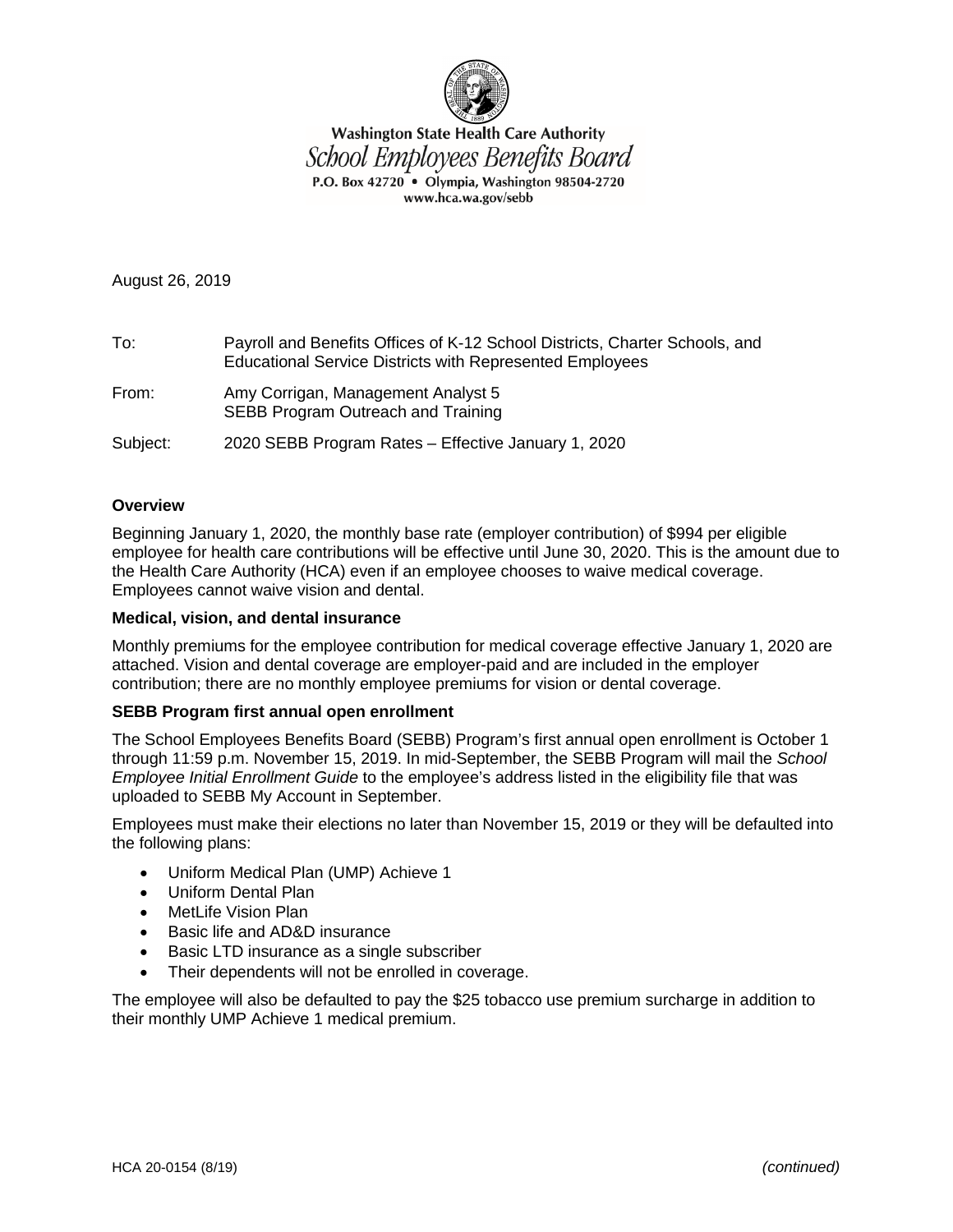K-12 school districts, charter schools, and educational service district with represented employees August 26, 2019

# **Premium surcharges**

During the first annual open enrollment, employees must attest to this surcharge for themselves and each of their dependents, ages 13 or older, enrolled in SEBB medical. Employees who do not attest will be charged the \$25 monthly premium surcharge in addition to their monthly medical premium.

The tobacco use premium surcharge is \$25 per month, regardless of the number of tobacco users enrolled on the account, in addition to the monthly medical premium.

The spouse or state-registered domestic partner coverage premium surcharge is \$50 per month in addition to the monthly medical premium. It applies to subscribers who cover a spouse or partner in SEBB medical coverage who has chosen not to enroll in their own employer-based group health insurance that is comparable to the Public Employees Benefits Board (PEBB) Program Uniform Medical Plan (UMP) Classic.

Employees who cover a spouse or state-registered domestic partner on their medical coverage must attest to this premium surcharge during the first annual open enrollment. Employees who enroll a spouse or partner but do not attest will be charged the \$50 monthly premium surcharge in addition to their monthly medical premium.

# **Life, Accidental Death and Dismemberment (AD&D), and Long-Term Disability (LTD) insurance**

Basic life and AD&D insurance are employer-paid. The \$3.95 monthly premium is included in the employer contribution. Employees pay for supplemental life and AD&D. The rates are attached.

Basic LTD is employer-paid. The \$2.10 monthly premium is included in the employer contribution. Employees pay for supplemental LTD. The rates are attached.

# **Additional taxable income for non-qualified tax dependents**

Certain individuals may not qualify under IRS regulations as dependents, so the pre-tax deduction of premiums from taxable income is not appropriate. Tax tables are attached to assist you in determining additional taxable income that should be assigned to employees, if the employee's contributions are made for a non-qualified tax dependent.

Tables 1 and 2 provide monthly amounts for additional taxable income for non-qualified tax dependents for 2020. Tables 3-7 provide monthly payroll employee contributions (deductions for non-tax qualified dependents). If a dependent is a non-qualified tax dependent, or is allowed late enrollment outside of the SEBB Program annual open enrollment, or when a special open enrollment occurs, use Tables 3-7 to determine the amount of the employee contribution to withhold on a posttax basis for 2020.

Employees are required to complete the *2020 SEBB Declaration of Tax Status* form when enrolling an individual on their SEBB Program insurance coverage who does not qualify as a dependent for tax purposes (e.g., a state-registered domestic partner or their eligible children).

If you have questions about the rates, please contact me at 360-725-0826 or [amy.corrigan@hca.wa.gov.](mailto:amy.corrigan@hca.wa.gov)

Sincerely,

Amy Corrigan

**Attachments** 

C. Grace Fletcher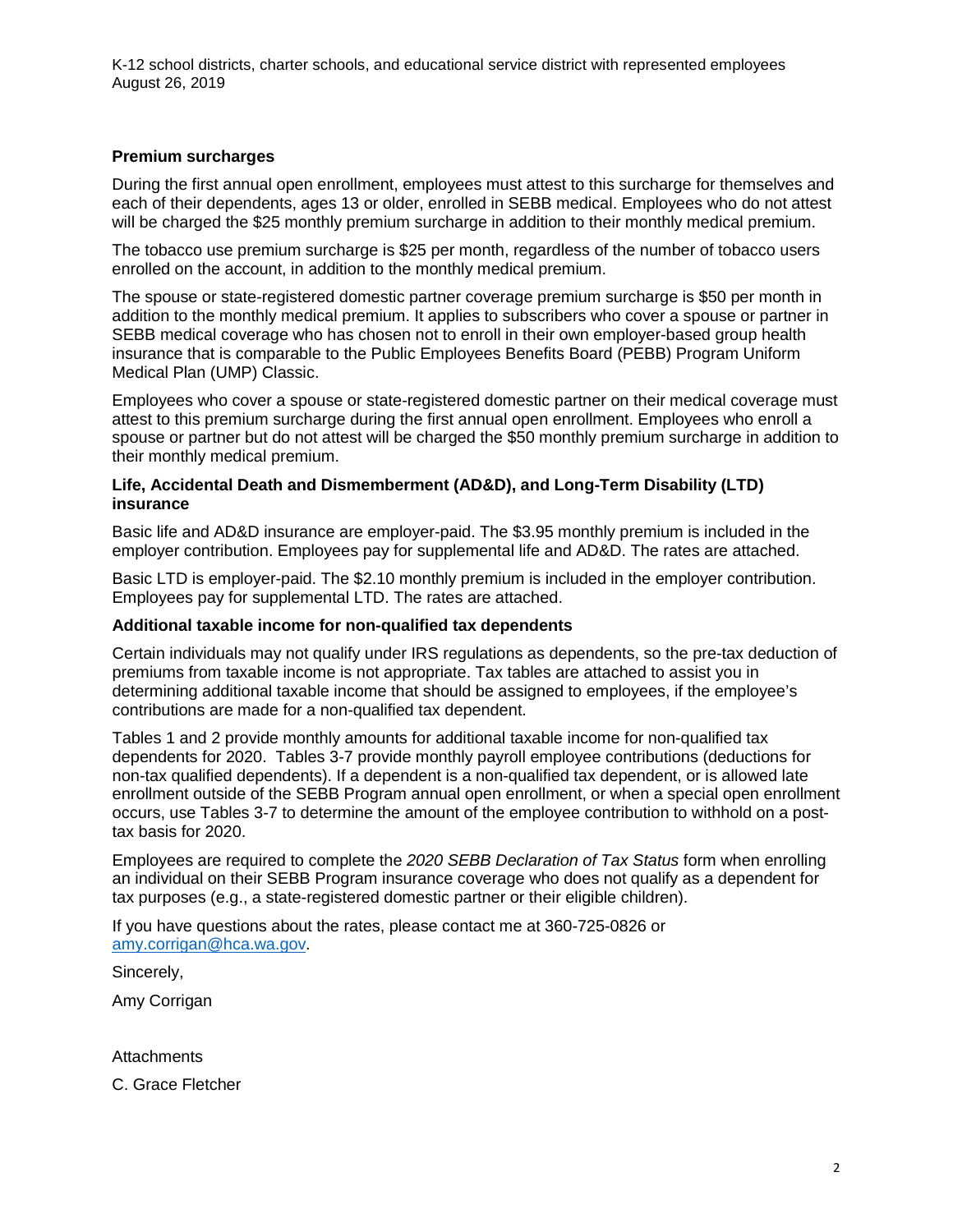## **2020 SEBB Rate Book**

Active with Surcharges (for January through June 2020 only)

|                                           | 01/01/20<br>through<br>06/30/20 | <b>Employee Contributions: CY 2020</b> |                   |         |                                   |                                        |     |    |                    |
|-------------------------------------------|---------------------------------|----------------------------------------|-------------------|---------|-----------------------------------|----------------------------------------|-----|----|--------------------|
| Plans                                     | <b>Base Rate</b>                |                                        | <b>Subscriber</b> |         | <b>Subscriber</b><br>and Spouse** | <b>Subscriber</b><br>and<br>Child(ren) |     |    | <b>Full Family</b> |
| Kaiser Permanente NW 1*                   | \$<br>994                       | \$                                     | 28                | \$      | 56                                | \$                                     | 49  | \$ | 84                 |
| Kaiser Permanente NW 2*                   | \$<br>994                       | \$                                     | 41                | \$      | 82                                | \$                                     | 72  | \$ | 123                |
| Kaiser Permanente NW 3*                   | \$<br>994                       | \$                                     | 106               | \$      | 212                               | \$                                     | 186 | \$ | 318                |
| Kaiser Permanente WA Core 1               | \$<br>994                       | \$                                     | 13                | \$      | 26                                | \$                                     | 23  | \$ | 39                 |
| Kaiser Permanente WA Core 2               | \$<br>994                       | \$                                     | 19                | \$      | 38                                | \$                                     | 33  | \$ | 57                 |
| Kaiser Permanente WA Core 3               | \$<br>994                       | \$                                     | 89                | \$      | 178                               | \$                                     | 156 | \$ | 267                |
| Kaiser Permanente WA SoundChoice          | \$<br>994                       | \$                                     | 49                | \$      | 98                                | \$                                     | 86  | \$ | 147                |
| Kaiser Permanente WA Options Access PPO 1 | \$<br>994                       | \$                                     | 39                | \$      | 78                                | \$                                     | 68  | \$ | 117                |
| Kaiser Permanente WA Options Access PPO 2 | \$<br>994                       | \$                                     | 69                | \$      | 138                               | \$                                     | 121 | \$ | 207                |
| Kaiser Permanente WA Options Access PPO 3 | \$<br>994                       | \$                                     | 116               | \$      | 232                               | \$                                     | 203 | \$ | 348                |
| Premera Blue Cross High PPO               | \$<br>994                       | \$                                     | 70                | \$      | 140                               | \$                                     | 123 | \$ | 210                |
| Premera Blue Cross Peak Care EPO          | \$<br>994                       | \$                                     | 31                | \$      | 62                                | \$                                     | 54  | \$ | 93                 |
| Premera Blue Cross Standard PPO           | \$<br>994                       | \$                                     | 22                | \$      | 44                                | \$                                     | 39  | \$ | 66                 |
| Uniform Medical Plan Achieve 1            | \$<br>994                       | \$                                     | 33                | \$      | 66                                | \$                                     | 58  | \$ | 99                 |
| Uniform Medical Plan Achieve 2            | \$<br>994                       | \$                                     | 98                | \$      | 196                               | \$                                     | 172 | \$ | 294                |
| Uniform Medical Plan High Deductible      | \$<br>994                       | \$                                     | 25                | \$      | 50                                | \$                                     | 44  | \$ | 75                 |
| Uniform Medical Plan Plus - PSHVN         | \$<br>994                       | \$                                     | 68                | \$      | 136                               | \$                                     | 119 | \$ | 204                |
| Uniform Medical Plan Plus - UW            | \$<br>994                       | \$                                     | 68                | \$      | 136                               | \$                                     | 119 | \$ | 204                |
| <b>Surcharges</b>                         |                                 |                                        |                   |         |                                   |                                        |     |    |                    |
| <b>Tobacco Use Surcharge</b>              |                                 | \$                                     | 25                | $\zeta$ | 25                                | \$                                     | 25  | \$ | 25                 |

Spouse Waiver (AV) Surcharge ‐ \$ 50 \$ ‐ \$ 50 \$

<sup>1</sup> Kaiser Foundation Health Plan of the Northwest, with plans offered in Clark and Cowlitz counties in Washington, and select Oregon counties

<sup>2</sup> Or state-registered domestic partner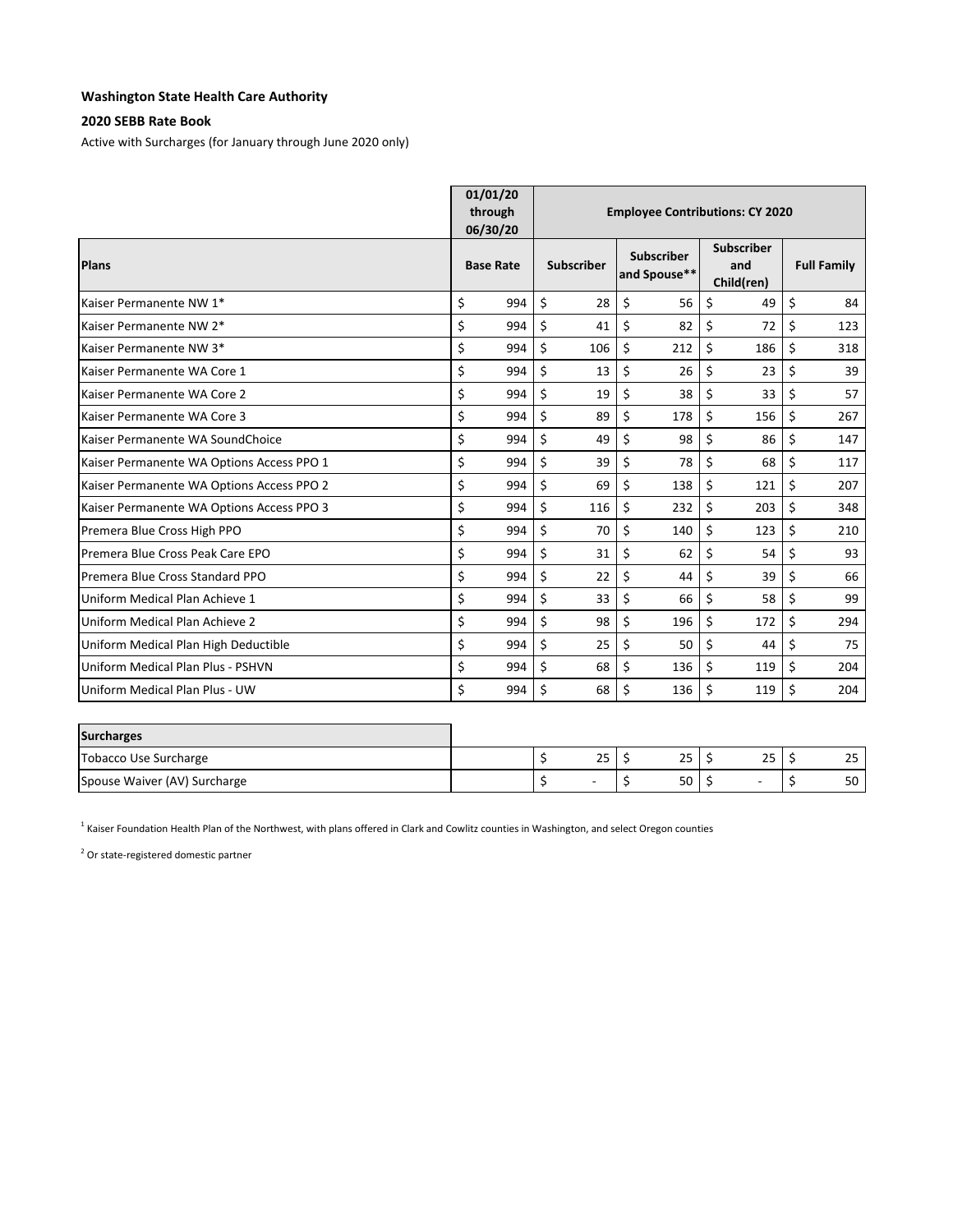#### **2020 SEBB Rate Book**

г

SEBB Life and AD&D Rates Paid to Plan and Charged to Subscribers

| Employee Basic* | Monthly Cost: |  | 3.95 |
|-----------------|---------------|--|------|
|-----------------|---------------|--|------|

| <b>Employee Supplemental</b><br>Monthly Cost for Each \$1,000 of Coverage<br>(Available in \$10,000 increments) |            |               |  |  |  |  |
|-----------------------------------------------------------------------------------------------------------------|------------|---------------|--|--|--|--|
| Age                                                                                                             | Non-Smoker | <b>Smoker</b> |  |  |  |  |
| $25$                                                                                                            | \$0.038    | \$0.050       |  |  |  |  |
| $25 - 29$                                                                                                       | \$0.042    | \$0.060       |  |  |  |  |
| 30-34                                                                                                           | \$0.046    | \$0.080       |  |  |  |  |
| 35-39                                                                                                           | \$0.058    | \$0.090       |  |  |  |  |
| 40-44                                                                                                           | \$0.088    | \$0.100       |  |  |  |  |
| 45-49                                                                                                           | \$0.128    | \$0.150       |  |  |  |  |
| 50-54                                                                                                           | \$0.188    | \$0.230       |  |  |  |  |
| 55-59                                                                                                           | \$0.346    | \$0.400       |  |  |  |  |
| 60-64                                                                                                           | \$0.534    | \$0.630       |  |  |  |  |
| 65-69                                                                                                           | \$0.962    | \$1.220       |  |  |  |  |
| $70+$                                                                                                           | \$1.438    | \$1.988       |  |  |  |  |

|       | <b>Employee Supplemental</b><br>Monthly Cost for Each \$1,000 of Coverage<br>(Available in \$10,000 increments) |               | Spouse/State Registered Domestic Partner Life<br>Monthly Cost for Each \$1,000 of Coverage<br>(Up to 50% of Employee Supplemental in \$5,000 increments) |            |         |                        | Monthly Cost for Each \$1,000 of Coverage<br>(Available in \$5,000 increments) |
|-------|-----------------------------------------------------------------------------------------------------------------|---------------|----------------------------------------------------------------------------------------------------------------------------------------------------------|------------|---------|------------------------|--------------------------------------------------------------------------------|
| Age   | Non-Smoker                                                                                                      | <b>Smoker</b> | Age**                                                                                                                                                    | Non-Smoker | Smoker  | Age 2 weeks - 26 years | \$0.124                                                                        |
| $25$  | \$0.038                                                                                                         | \$0.050       | $25$                                                                                                                                                     | \$0.038    | \$0.050 |                        |                                                                                |
| 25-29 | \$0.042                                                                                                         | \$0.060       | $25 - 29$                                                                                                                                                | \$0.042    | \$0.060 |                        |                                                                                |
| 30-34 | \$0.046                                                                                                         | \$0.080       | 30-34                                                                                                                                                    | \$0.046    | \$0.080 |                        |                                                                                |
| 35-39 | \$0.058                                                                                                         | \$0.090       | 35-39                                                                                                                                                    | \$0.058    | \$0.090 |                        |                                                                                |
| 40-44 | \$0.088                                                                                                         | \$0.100       | 40-44                                                                                                                                                    | \$0.088    | \$0.100 |                        |                                                                                |
| 45-49 | \$0.128                                                                                                         | \$0.150       | 45-49                                                                                                                                                    | \$0.128    | \$0.150 |                        |                                                                                |
| 50-54 | \$0.188                                                                                                         | \$0.230       | 50-54                                                                                                                                                    | \$0.188    | \$0.230 |                        |                                                                                |
| 55-59 | \$0.346                                                                                                         | \$0.400       | 55-59                                                                                                                                                    | \$0.346    | \$0.400 |                        |                                                                                |
| 60-64 | \$0.534                                                                                                         | \$0.630       | 60-64                                                                                                                                                    | \$0.534    | \$0.630 |                        |                                                                                |
| 65-69 | \$0.962                                                                                                         | \$1.220       | 65-69                                                                                                                                                    | \$0.962    | \$1.220 |                        |                                                                                |
| $70+$ | \$1.438                                                                                                         | \$1.988       | $70+$                                                                                                                                                    | \$1.438    | \$1.988 |                        |                                                                                |

 $\overline{\phantom{0}}$ 

| <b>Child Life</b><br>Monthly Cost for Each \$1,000 of Coverage<br>(Available in \$5,000 increments) |         |
|-----------------------------------------------------------------------------------------------------|---------|
| Age 2 weeks - 26 years                                                                              | \$0.124 |

| <b>Employee Supplemental AD&amp;D</b>     |         |  |  |  |  |
|-------------------------------------------|---------|--|--|--|--|
| Monthly Cost for Each \$1,000 of Coverage |         |  |  |  |  |
| (Available in \$10,000 increments)        |         |  |  |  |  |
| Cost per \$1,000                          | \$0.019 |  |  |  |  |

| Spouse/State-Registered Domestic Partner  |         |  |  |  |  |
|-------------------------------------------|---------|--|--|--|--|
| <b>AD&amp;D</b>                           |         |  |  |  |  |
| Monthly Cost for Each \$1,000 of Coverage |         |  |  |  |  |
| (Available in \$10,000 increments)        |         |  |  |  |  |
| Cost per \$1,000                          | \$0.019 |  |  |  |  |

|                                           |         | Spouse/State-Registered Domestic Partner  |         | <b>Child AD&amp;D</b>                     |         |
|-------------------------------------------|---------|-------------------------------------------|---------|-------------------------------------------|---------|
| <b>Employee Supplemental AD&amp;D</b>     |         | AD&D                                      |         | Monthly Cost for Each \$1,000 of Coverage |         |
| Monthly Cost for Each \$1,000 of Coverage |         | Monthly Cost for Each \$1,000 of Coverage |         | (Available in \$5,000 increments)         |         |
| (Available in \$10,000 increments)        |         | (Available in \$10,000 increments)        |         |                                           |         |
| Cost per \$1,000                          | \$0.019 | Cost per $$1,000$                         | \$0.019 | Cost per \$1,000                          | \$0.016 |

\* Represents premium paid to Plan. For K12 Actives and locally negotiated, basic coverage is paid by the employer.

 $\overline{\phantom{a}}$ 

\*\*Spouse /state‐registered domestic partner rates are based on the employee's age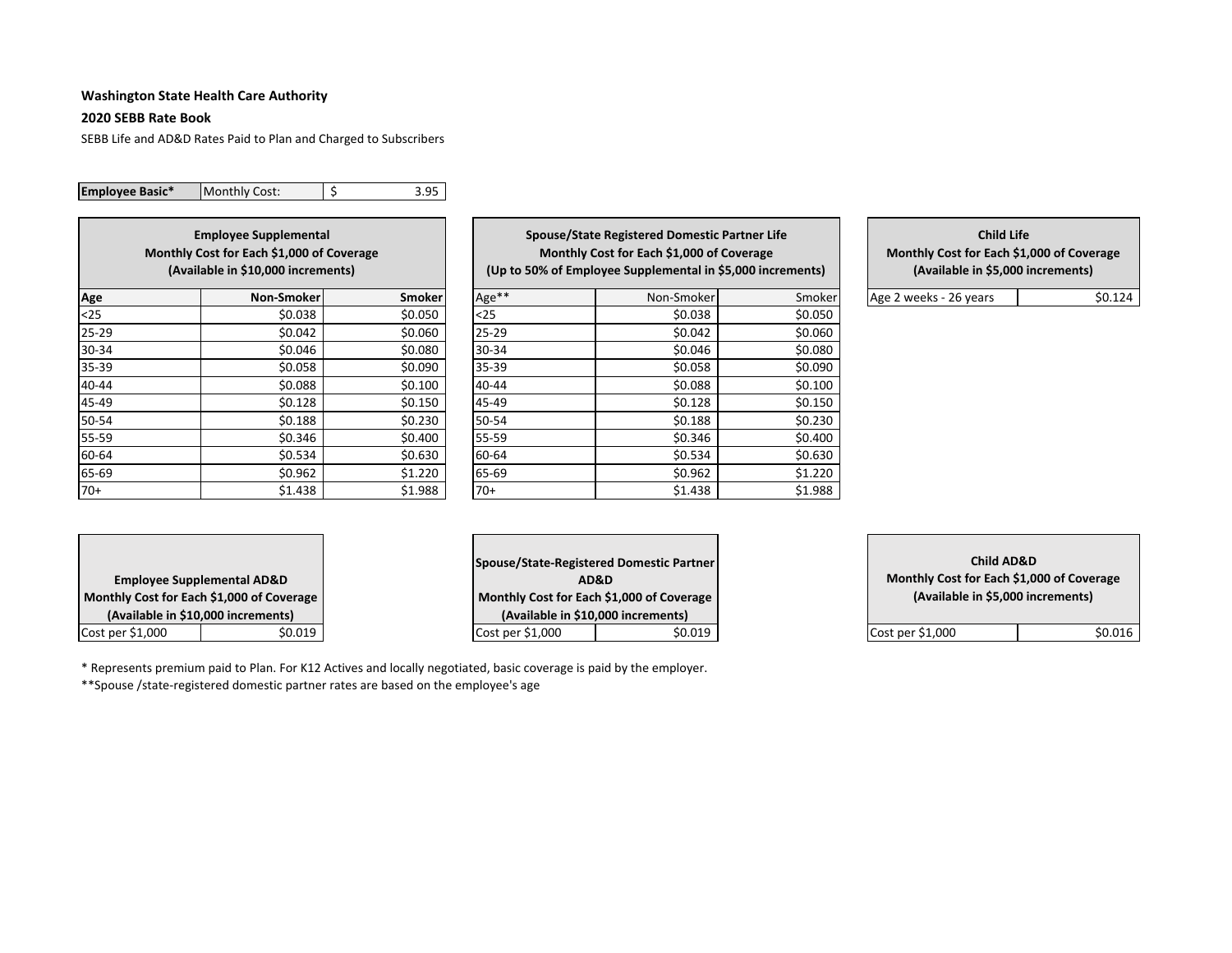# **2020 SEBB Rate Book**

SEBB Long Term Disability Plan ‐ Rates Paid to Plan and Charged to Subscribers

| <b>Basic Plan</b> | Monthly Cost*: | \$2.10 |
|-------------------|----------------|--------|

# **Optional Plan**

| Rate  |        |  |  |  |  |
|-------|--------|--|--|--|--|
| Age   | Rate   |  |  |  |  |
| < 30  | 0.0014 |  |  |  |  |
| 30-34 | 0.0019 |  |  |  |  |
| 35-39 | 0.0029 |  |  |  |  |
| 40-44 | 0.0041 |  |  |  |  |
| 45-49 | 0.0056 |  |  |  |  |
| 50-54 | 0.0077 |  |  |  |  |
| 55-59 | 0.0093 |  |  |  |  |
| 60-64 | 0.0096 |  |  |  |  |
| $65+$ | 0.0098 |  |  |  |  |

\* Represents premium paid to plan only.

# **Notes:**

Based on age as of January 1st each year For K12 Actives, Basic Plan coverage is paid by the employer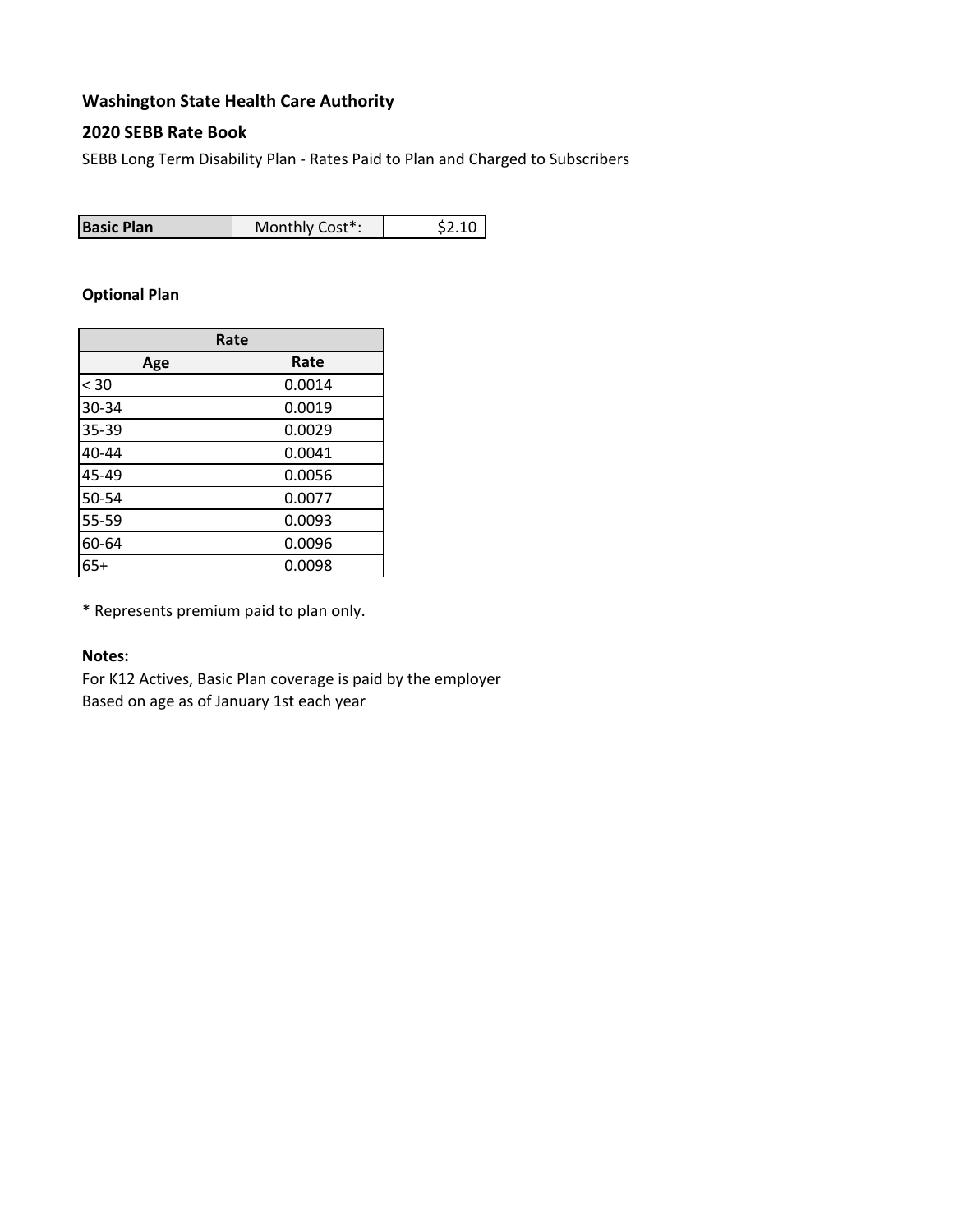# **2020 SEBB Rate Book**

Additional Taxable Income for Non‐Tax Qualified Dependents

#### **Table 1: Employer Share Medical, Dental, and Vision**

2020 Monthly State Premium Contribution for Medical, Dental, and Vision for Active Employees

Additional Taxable Income for Non‐Tax Qualified Dependent Coverage

| IMEDICAL. DENTAL.<br><b>JAND VISION PLAN</b> | Partner* |     | Subscriber's or<br>Partner's<br>Child(ren)* | <b>Partner and</b><br>Child(ren)* |
|----------------------------------------------|----------|-----|---------------------------------------------|-----------------------------------|
| <b>JAII Medical Plans</b>                    |          | 611 | 470                                         |                                   |

## **Table 2: Employer Share Dental and Vision Only**

Sample chart for dental and vision only enrollment-taxable amount for dependents

|                           |          |                | Subscriber's or |             |             |
|---------------------------|----------|----------------|-----------------|-------------|-------------|
| <b>IDENTAL AND VISION</b> |          |                | Partner's       |             | Partner and |
| <b>PLAN</b>               | Partner* | Child(ren) $*$ |                 | Child(ren)* |             |
| <b>JAIL Dental Plans</b>  | 49       |                |                 |             | 98          |
| <b>All Vision Plans</b>   |          |                |                 |             | 14          |

\*Premiums displayed are rounded to the nearest dollar, consistent with IRS tax reportin

#### **Notes:**

‐ The default dental plan (UDP) is used for the purpose of this calculation

‐ The default vision plan (MetLife) is used for the purpose of this calculation

|  | Table 3: Total Monthly Employee Contribution Owed for All Coverage (Pre-tax and post-tax combined) |  |  |  |  |  |  |  |
|--|----------------------------------------------------------------------------------------------------|--|--|--|--|--|--|--|
|--|----------------------------------------------------------------------------------------------------|--|--|--|--|--|--|--|

| <b>Plan Name</b>                          | <b>Subscriber</b> | <b>Subscriber</b><br>and Spouse | <b>Subscriber</b><br>and Child(ren) |    | <b>Full Family</b> |  |
|-------------------------------------------|-------------------|---------------------------------|-------------------------------------|----|--------------------|--|
| <b>I</b> Kaiser Permanente NW 1           | \$<br>28          | \$<br>56                        | \$<br>49                            | \$ | 84                 |  |
| Kaiser Permanente NW 2                    | \$<br>41          | \$<br>82                        | \$<br>72                            | Ś  | 123                |  |
| Kaiser Permanente NW 3                    | \$<br>106         | \$<br>212                       | \$<br>186                           | \$ | 318                |  |
| Kaiser Permanente WA Core 1               | \$<br>13          | \$<br>26                        | \$<br>23                            | \$ | 39                 |  |
| IKaiser Permanente WA Core 2              | \$<br>19          | \$<br>38                        | \$<br>33                            | \$ | 57                 |  |
| IKaiser Permanente WA Core 3              | \$<br>89          | \$<br>178                       | \$<br>156                           | \$ | 267                |  |
| Kaiser Permanente WA SoundChoice          | \$<br>49          | \$<br>98                        | \$<br>86                            | \$ | 147                |  |
| Kaiser Permanente WA Options Access PPO 1 | \$<br>39          | \$<br>78                        | \$<br>68                            | \$ | 117                |  |
| Kaiser Permanente WA Options Access PPO 2 | \$<br>69          | \$<br>138                       | \$<br>121                           | \$ | 207                |  |
| Kaiser Permanente WA Options Access PPO 3 | \$<br>116         | \$<br>232                       | \$<br>203                           | \$ | 348                |  |
| Premera Blue Cross High PPO               | \$<br>70          | \$<br>140                       | \$<br>123                           | Ś. | 210                |  |
| Premera Blue Cross Peak Care EPO          | \$<br>31          | \$<br>62                        | 54                                  | \$ | 93                 |  |
| Premera Blue Cross Standard PPO           | \$<br>22          | \$<br>44                        | \$<br>39                            | Ś  | 66                 |  |
| Uniform Medical Plan Achieve 1            | \$<br>33          | \$<br>66                        | \$<br>58                            | \$ | 99                 |  |
| Uniform Medical Plan Achieve 2            | \$<br>98          | \$<br>196                       | \$<br>172                           | \$ | 294                |  |
| Uniform Medical Plan High Deductible      | \$<br>25          | \$<br>50                        | \$<br>44                            | \$ | 75                 |  |
| Uniform Medical Plan Plus - PSHVN         | \$<br>68          | \$<br>136                       | \$<br>119                           | \$ | 204                |  |
| Uniform Medical Plan Plus - UW            | \$<br>68          | \$<br>136                       | \$<br>119                           | \$ | 204                |  |